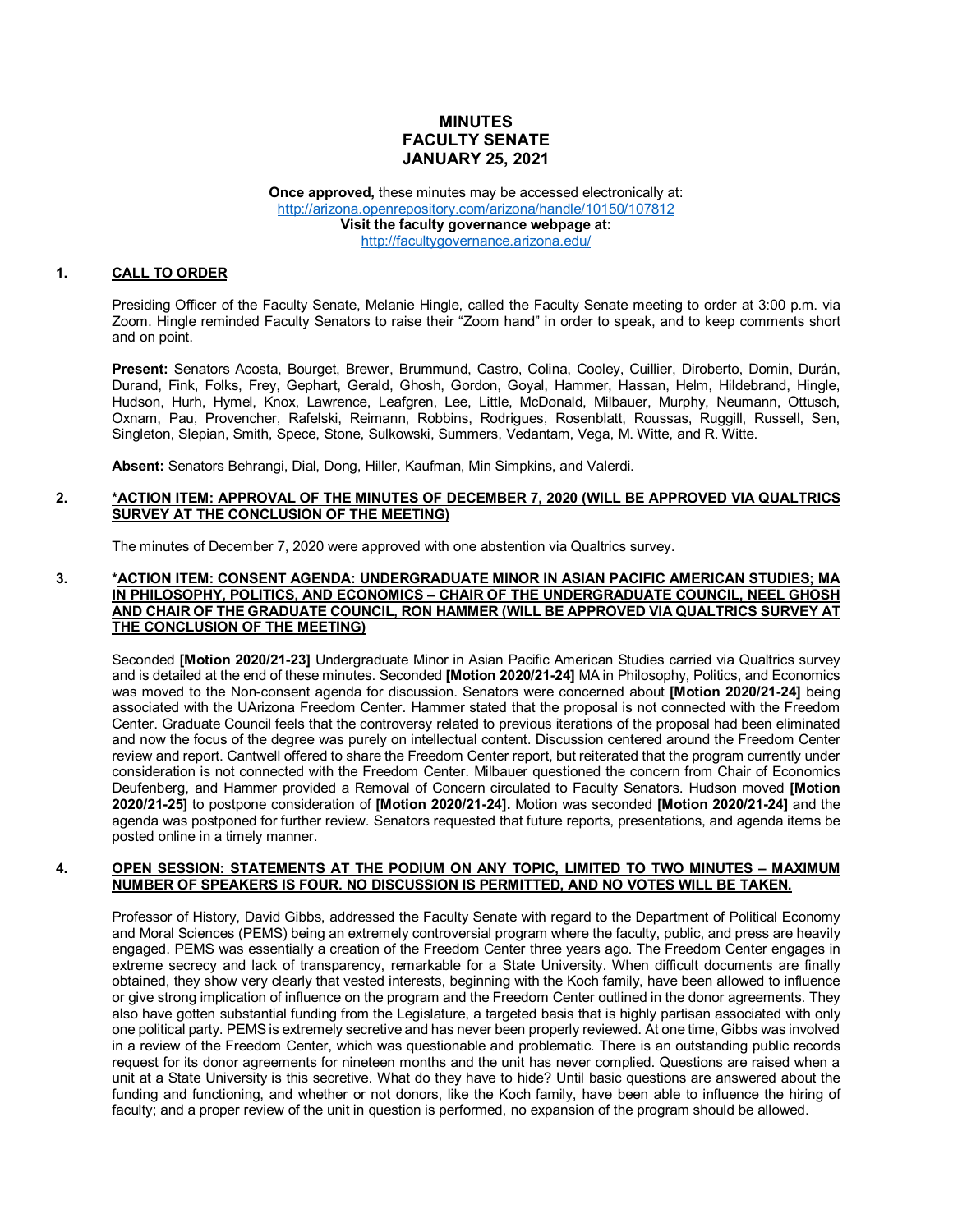Senator Smith addressed the Faculty Senate regarding AZ Bill HR2138. The bill is supported by ABOR, and proposed in the current session of the Arizona Legislature by Representative Kavanaugh. HR2138, was introduced and reviewed by one house committee last week and Wednesday of this week it is scheduled to be reviewed by the House Government and Election Committee. HR2138 proposes adding an Optional Retirement Plan to the Arizona State Retirement System that would only require a deduction of 4% of earnings from the employee. The current ASRS Pension system requires a 12.2% deduction and the current Optional Retirement Plan that we have deducts 7%. Often financial advisors indicate that the best avenue for a retirement plan that is likely to support the person through retirement is a 15% deduction. People who deal with these issues and represent organizations like the AFL-CIO have indicated that getting large numbers of employees to switch to a low-level plan like this undermines the foundation of existing retirement plans and results in money to keep those plans operational becoming depleted. They report that this strategy has been one that, in fact, has been used very successfully to cause the collapse of some previously very strong retirement systems and that we should consider the introduction of the 4% plan as an overall threat to our existing retirement options. The 4% plan is also immediately very beneficial to the state while disadvantaging the employee because the state will only need to supply a 4% match rather than the 7% or 12.2% match that is in the current plans. Real concern has been expressed that the new plan could hold great appeal to employees who earn low salaries and have been experiencing financial stress. If the current employee switches to the 4% plan, that employee will experience a poor retirement plan but an immediate increase in dollars with the next paycheck. This could be a deceptive way for the state to redirect from current complaints about low salaries and pressures to raise salaries. The timing also seems to take great and unfair advantage of the pressure for the last year to think in terms of only surviving present needs; the COVID "let's get through today" mentality is antithetical to focusing on appropriate, long-term retirement planning. Smith believes HR 2138 also takes horrible advantage of people with low salaries when, in fact, it is highly likely to place them at an even a greater financial disadvantage with a much lower standard of living in retirement than they have now. The solution to low and inadequate salaries is to raise salaries, not to further reduce the state's benefits to its employees. We should all be fighting approval of HR2138.

# **5. INFORMATION ITEM: SHARED GOVERNANCE UNDERSTANDING BETWEEN RESEARCH, INNOVATION, AND IMPACT (RII) AND THE RESEARCH POLICY COMMITTEE – CHAIR OF THE RESEARCH POLICY COMMITTEE, PAUL GORDON**

Gordon announced that the Research Policy Committee presented its proposal for shared governance concerning Core Facilities and has developed very good, ongoing relationships with Senior Vice President Cantwell, Vice President for Operations Pawar, and Associate Vice President for Research Jeffery. RPC and RII have come to an understanding on shared governance that we look forward to implementing with the upcoming meeting that will include faculty at the same table as senior leadership.

### **6. INFORMATION AND DISCUSSION ITEM: REPORTS FROM THE PRESIDENT, PROVOST, FACULTY OFFICERS, ASUA, GPSC, GFFAC, GLOBAL CAMPUS SENATE ADVISORY COMMITTEE, APAC, CSC, RPC, APPC, SAPC, DEI, UNDERGRADUATE COUNCIL, GRADUATE COUNCIL**

Hudson asked if there were sufficient Spanish language resources related to COVID-19 vaccine sign-up, if provisions had been made for people who use public transportation and were not able to use the drive-up option for vaccinations, and if there is a program underway to prioritize the needs of essential Facilities Management employees for vaccinations. Robbins responded that all vaccination process materials are printed in English and Spanish, but is not sure if the UArizona website is bilingual. A walk-in clinic is located in the Ina Giddings Building. A federal/national policy on prioritization will soon be mandated now that the Centers for Disease Control and the Federal Drug Administration will be empowered under President Biden's administration. One issue is that 70% of people in rural health departments are refusing to get the vaccine, so the vaccine is being distributed from the manufacturers to the state, and then counties. Although UArizona has a collaborative working relationship with the Pima County Health Department, the health department controls access to the vaccines, thereby confusing the registration process and prioritization. The entire State of Arizona receives approximately 170,000 doses per week. Senators Sinema and Kelly have been asked about increasing distribution to 500,000 to 700,000 doses per week so people can get adequately vaccinated by April 2021. Of that 170,000 doses, Pima County gets 28,000 a week, not nearing the demand. The information changes hourly, and registration hurdles have been one bottleneck, with available vaccines the other. Stone reminded Robbins about scheduling meetings concerning the overlap with UArizona Global Campus and UArizona Online that was discussed at the December 2020 Faculty Senate meeting. Robbins responded that the Provost is working on assigning a committee to look at overlap with the two online entities, and Hingle assured Stone that she will meet with the Provost to assure that the appointment of faculty will be done in an unbiased manner. Fink asked if there would be a choice for the kind of vaccine one would be able to get, or it is first come first served. Robbins responded that at the moment there is no choice, the vaccines are distributed by the County Health Department and they distribute what they receive. The Pfizer and Moderna vaccines' advocacy are 95%, AstraZeneca and Johnson and Johnson have not been approved yet, but will probably be approved in the next two weeks. Robbins said his goal is to get all 15,000 UArizona employees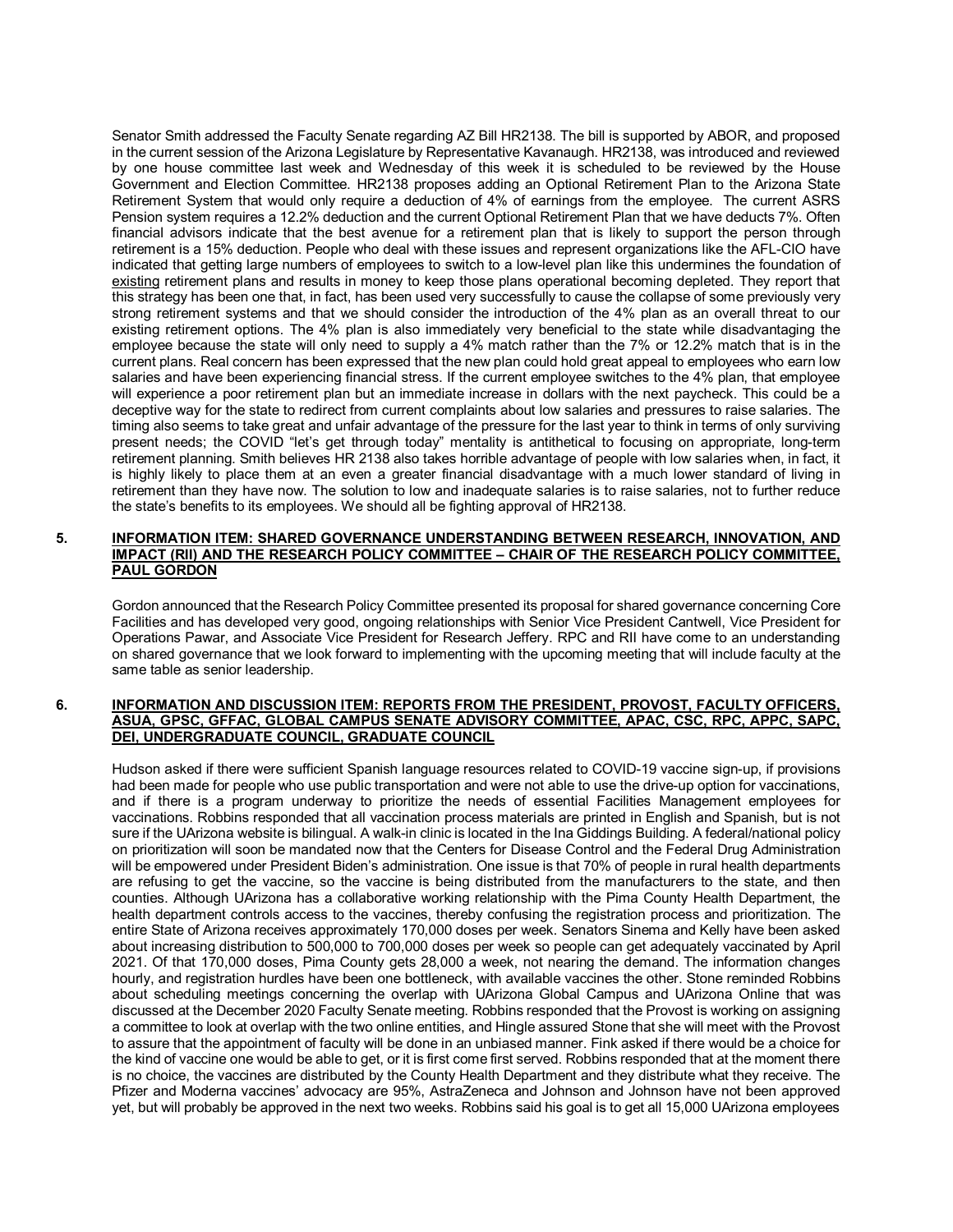vaccinated by April 1, 2021. Getting all students vaccinated will be more difficult, but is hopeful it can be managed before summer break. The goal is 100,000 vaccinations in 100 days. From now into the fall semester, UArizona plans on vaccinating as many people as possible. The slower the rate of vaccinations, the faster mutations develop, which is already happening. Spece asked if the second shot of vaccine is guaranteed. Robbins said that at the time of the first shot, you receive a card that registers you for your second dose. Concerns are escalating about enough supply of the vaccine; the Pfizer backseat is three weeks out, Moderna's is four weeks. Robbins is certain that UArizona's point of delivery will receive enough vaccines for the second dose. Bourget asked Robbins for an update on the Strategic Plan and what initiatives are being funded. Robbins responded that no additional initiatives are being funded, but a few continue to receive funding through the last year. Robbins would like a review of the original Strategic Plan with shared governance colleagues, and original initiative owners have met with administrators to discuss ranking and ordering in terms of receiving funding under current conditions. Robbins advocated strongly in the first discussions about the Strategic Plan that the top priority for Health Sciences was centered around a human immunome project, which didn't get very much traction. Now this has all sorts of attention, but freeing monies for the project are difficult at this point. UArizona will be moving forward with bonding for the Old Chemistry Building, APC Building, and New Frontiers Building. CFO Rulney will go out to the bond market between March and May 2021 to try to raise more money to start construction in the summer on the aforementioned buildings. Bourget asked if there was room in the Strategic Plan to put people as a strategic priority. Robbins responded that one of the initiatives of the Strategic Plan was an initiative for new initiatives. Certainly, discussion will center around what UArizona's priorities are, this area will be a much-needed focus and Robbins will welcome that discussion. Core to what Bourget points out, UArizona needs to do a better job of increasing compensation to employees currently working for the University, plus there is a clear need to recruit new people and look at priorities around the budgeting process to enable people as a priority. M. Witte cited works by author Klaus Schwab, and stated that it's important to look at the Strategic Plan not in terms of Schwab's fourth industrial revolution, but rather as Schwab's current work on stakeholder capitalism. Robbins thanked Witte for the book recommendation.

Folks reported that the roll-out of the spring semester was remarkably smooth thanks to faculty, staff, and students, and continues to improve the processes in place to keep people safe. The swish-gargle test gives UArizona increased sensitivity and on the back end, gives scientists and the County Health Department the PCR detection mechanism considered to be the gold standard, which was developed by UArizona's virologist Dr. Michael Worobey. The Test, Trace, and Treat Team put the test into place and operationalized it at full scale. The vaccines are in the early rampup phase, and Folks is extremely proud of the scientific work that has rolled out during the pandemic so thousands of people a day can get tested. Bourget asked what the fall semester will look like in terms of teaching. Folks responded that the Pandemic Academic Coordination Committee discussed this issue and the guidance they are working toward is a plan to be teaching in-person with some mitigation measures in place. For example, it might still be compulsory to wear face coverings in class. With the ambitious goal to have our entire community vaccinated before the end of this semester, hopefully UArizona will be in a very comfortable position, providing the community spread of COVID-19 has dampened by the dual actions of mitigation and vaccine to be in a safe position to run in-person operations in the fall at full scale. Robbins concurred, providing that vaccinations get administered, incidents decrease, and mutant strains of COVID-19 do not propagate. Hudson asked Folks about the last two items on her report, and if modifications to RCM guiding principals were ready to share, and to give a brief reiteration of the reorganization details shared early in December 2020. Folks said that UArizona has not had a Vice Provost for Undergraduate Education as a strong faculty leader overseeing all of undergraduate education programs and the General Education curriculum. One of the high priorities reflected in the Strategic Plan was to better retention and completion rates for undergraduate students. The new appointment is to operationalize UArizona's high-quality curriculum in ways that better support student success. Folks has restructured her team and asked Greg Heileman to take on an extra portfolio, which is to serve as Vice Provost for Undergraduate Education, the matching role to Vice Provost for Graduate Education, Andrew Carnie, as well as Dean of the Graduate College. To tie everything together, Folks has asked Susan Miller-Cochran and the General Education Refresh Team to work under the Vice Provost for Undergraduate Education, while moving Heileman and Demetrious into the same team that Senior Vice Provost for Academic Affairs Burd manages. Burd will manage all of the undergraduate education processes, general education, student support services, and the Office for Instruction and Assessment, including Lisa Elfring's team. In addition, CAAC is dissolved and reconstituted into two separate committees to deal with undergraduates and graduates separately. For some colleges, the same person will serve on both committees, but the importance was to be able to focus on two different things. On the undergraduate side with retention and completion, and the graduate side with increasing size and scale. Hingle asked how faculty fit into the new picture. Folks responded that the examples laid out are the administrative oversight pieces, and Hingle is asking about a completely separate issue concerning lack of clarity around faculty governance of curriculum and policy issues and the integration with the work of faculty governance committees that the Faculty Senate oversees, which are the Undergraduate and Graduate Councils, and the University-wide General Education Committee. Workflows between the administrative oversight bodies and the faculty governance oversight bodies still need fine-tuning. Russell asked about avoiding the pushback from faculty when the General Education program is rolled out and when the new RCM is introduced. SPBAC has very broad representation, but the faculty component is very small. The list of tenureeligible/full professors listed with General Education is minimal. What are the communication strategies to faculty. Folks responded that refreshing General Education is always traumatic, but Miller-Cochran and her team have been very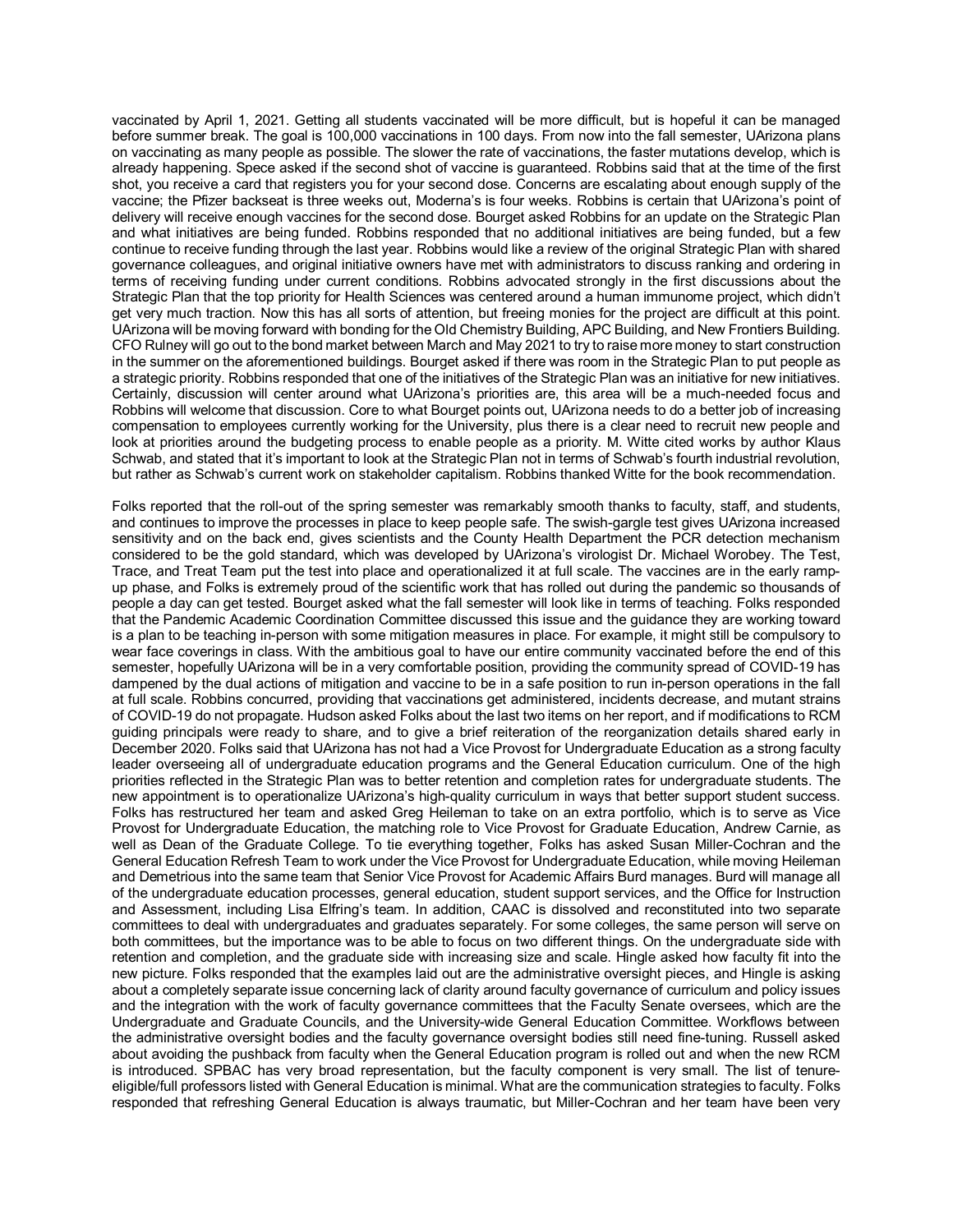proactive with engaging people from all over campus in the Gen Ed Refresh process and many have volunteered their time giving input on the process. Folks said that a student-centric approach to education has been developed that's valuable and credible, and draws on best practices for pedagogy, but now there's a lift on how to take the curriculum in place and modify it so it fits into a new framework, or develop new curriculum as appropriate to map into the framework. There are some mechanistic pieces on the back end creating a lull at the moment, and ABOR is still in its final throes of nailing down its policy, particularly as it relates to American institutions. A soft launch is planned for spring 2022 specifically to address the exact issue Russell mentions and that the task is no small one. Plans are to compensate faculty for the initial work of building the different first pieces of the new General Education program and there's budget set aside for this aspect. An initial small cohort in spring 2022 is planned, but all of the existing students have to be taught under the old General Education program, so it will be a long, slow tapering process as the new General Education students move in and the existing students head toward graduation. A management process is in place to honor UArizona's commitments to both sets of students. Folks said that she would also give feedback to Miller-Cochran on Faculty Senate's eager participation with this project. Folks also suggested that Miller-Cochran return to Faculty Senate for regular updates. Russell reiterated that the communication may be adequate for students and administrators, but the faculty don't see the value added, nor do they see the achievement of retention, completion, and student success goals and how they are measured. Ghosh spoke about the faculty perspective, and has reached out to the College of Science dean to ask specifically how the College will be dealing with Russell's concerns. Members of each and every college have been contacted, and there is consensus that the new program is wonderful for students. Structural issues exist with how to put everything together to make it work, and that's where the General Education program is at currently, the nuts and bolts of how to deliver the new program next spring. All of the Councils and committees will be meeting quite frequently now, and everyone is hoping that the General Education teams can bring something to Faculty Senate for discussion, materials will be made available up front so that Senators and the campus have time to delve in and actually look into the new program and get questions answered. Miller-Cochran has onboarded qualified people in her office within the last month to help anyone who teaches General Education classes to make sure that their courses suitably fit into the new structure. Ghosh stressed that some modifications could be relatively easy and there is help available now, and this refresh has been long overdue. Twenty years of stagnation in science would never be possible, and the General Education program has needed a revamp since its implementation twenty years ago. Ghosh hopes faculty will support the endeavor.

Folks addressed the budget modification question, and reiterated that the guiding principles have been shared with Faculty Senate. The budget team is being led by Vice President and Chief Budget Officer, Garth Perry. With RCM, points of ambiguity were prevalent. In the AIB model, UAir is going to be the record keeper for activity, and technically own, in administrative sense, the activity data. Perry's team will own the model. The previous model with RCM had data flowing in from different parts of campus, and new model measures will be owned by UAir. The old model was built around college budgets, and now are moving toward a model that is more inclusive and has the capability to budget for support units. The dialogue revealed that building and maintenance of the model would be owned by Perry in Business Affairs under CFO Rulney's unit. The academic piece will not be lost and the Office of the Provost will be involved, and roles and responsibilities are better defined in this important part of the operations, making sure that annual budgets and annual funds are distributed according to annual activity. In terms of process, the guiding principles are being distilled into practical questions about ways for interpreting them into math or actual algorithms to drive the model. This process will take another couple of weeks, and are hoping to bring the questions back to SPBAC for feedback. As an example, currently, when revenues are distributed for fall and spring semesters under RCM, the revenues flow to the home department of the instructor on record. When we distribute tuition revenues for winter/summer semesters, online, global and distance learning, the revenues are distributed according to the academic unit that owns the course. The logical question is why is the University distributing funds in two separate ways, and what makes the most sense to all parties involved?

#### **7. INFORMATION ITEM: UPDATES WITH SENIOR LEADERSHIP – PRESIDENT ROBERT ROBBINS, PROVOST LIESL FOLKS, SECRETARY OF THE UNIVERSITY, JON DUDAS, SENIOR VICE PRESIDENT FOR RESEARCH, INNOVATION, AND IMPACT, ELIZABETH CANTWELL**

Hingle asked Dudas about reports of a surplus in the State budget and the Arizona Legislature predicting more revenue this year. Although there are deficits related to the pandemic in the education sector, what is Government Relations doing to advocate for UArizona? Dudas responded that the request from the three in-state Universities was \$100M and the Governor's budget put in \$35M ongoing, which is the largest amount since 2008. This decision was a disappointment among Regents, University Presidents, and others that the amount wasn't larger in the Governor's budget. A total of \$11M will go to UArizona. Up until this point, the largest appropriation going to the University of Arizona was \$8M for Health Sciences and the medical schools. The main focus is on K-12, and the Governor's budget is approximately \$700M in additional K-12 funding. Spece asked how the Governor's alleged plan to cut taxes by \$400M over the next two years relate to UArizona. Dudas responded the same as with K-12 -- \$200M in different tax cuts and then possibly ramping up to \$600M over time, going to the heart of scarce resources. UArizona is aggressive on investing in higher education. Robbins added that \$11M is \$11M more than UArizona had two years ago, and the bigger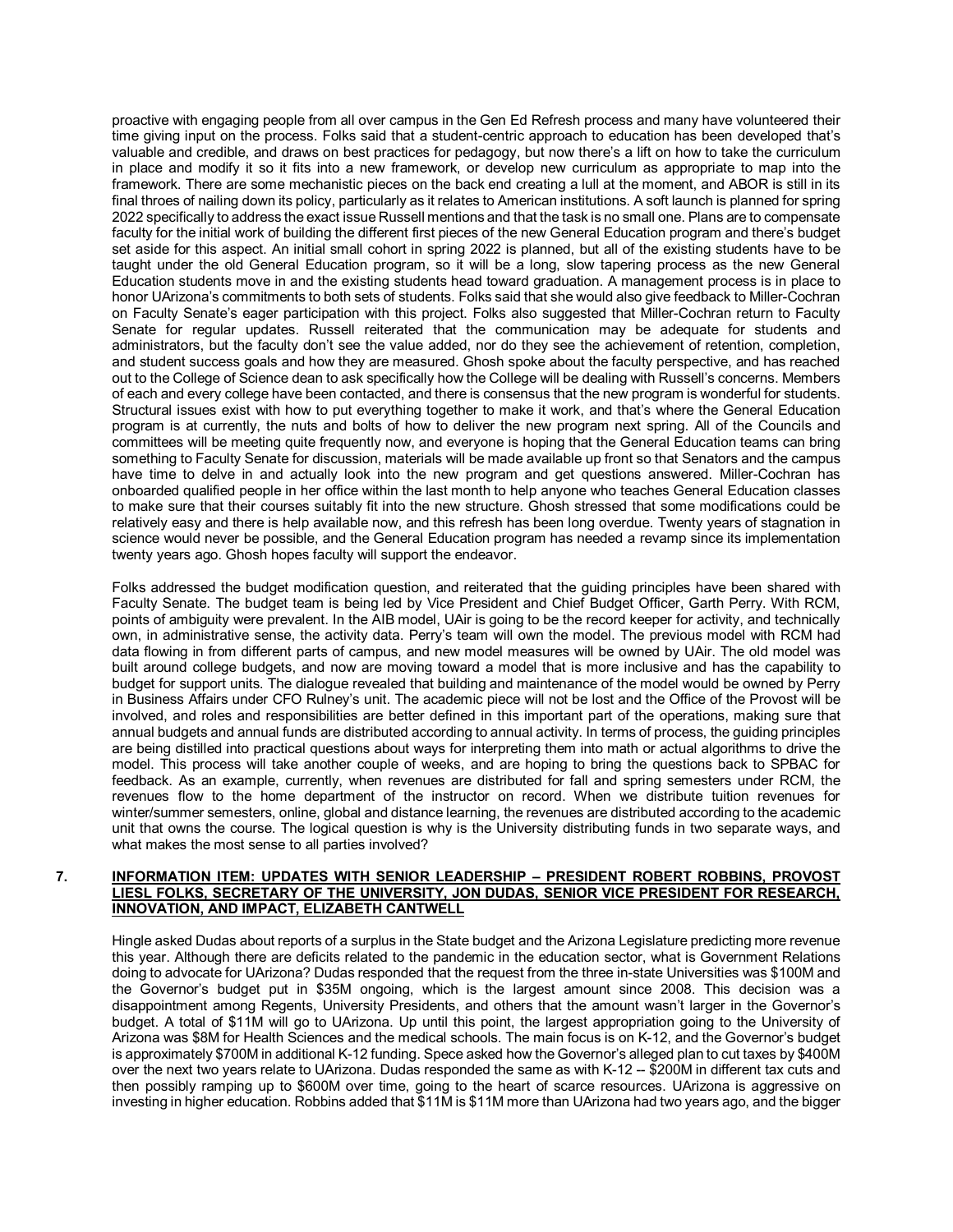problem is working with the other two in-state Universities on TRIF funding of approximately \$28M year-to-year for the institution from the Legislature. A ballot initiative may be necessary going forward to secure that money for the future so the research enterprise isn't harmed. Summers asked when the Legislature is scheduled to consider ABOR's proposal that Universities be able to access century bonds? Dudas said he wasn't sure, but would find out, as it's not scheduled for the next Legislative session. Robbins feels this topic will be discussed in the course of next Legislative session.

# **9. DISCUSSION ITEM: NEW BUSINESS FOR THE FEBRUARY 1, 2021 FACULTY SENATE MEETING**

Hingle suggested canceling the February 1, 2021 meeting and reconvene on March 1, 2021 in order to review the Nonconsent agenda item. Hingle asked for Senators to raise hands, and the consensus to cancel was in majority. Acosta asked the Faculty Senate how to address the citizenry of public education to instruct and produce a more logicalminded adult population. Ghosh agreed, and asked Acosta to draft a document that the Faculty Senate could endorse. Slepian concurred that in a world of media frenzy and misinformation, the task would be the same as making a quilt or collage by adding one piece at a time. Slepian supports having a mechanism within the University, with either a fact document or magazine, where the University can provide information on very broad facts. McDonald plugged Cooperative Extension, the University's outreach education with offices in all Arizona counties. Gordon doesn't feel that public service announcements or other types of educational materials are going to reach the source of concern we all share. Fink added that we all have to accept the fact that a flat-earth society exists, and having discussion rounds where the opposing opinion has discourse and fruited discussion. Slepian agreed that adopting someone else's mindset is prudent, and looking into concepts to solve the vast problem, whether it's a remote population or a population that hasn't gone to any level of higher education, and when addressing those constituents, having some type of palatable information to bring them into the discussion. This will amount to a much longer, viscous, time-dependent process to address the bold statement originally made. Russell addressed the massive movement in Arizona's climate change over the last five years. Originally, less than 50% agreed it was happening, and now over 70% agree that a real problem exists, which took years to accomplish. On the marketing perspective, consideration needs to be made the logos (logic) to the argument, there's the pathos (emotion) to the argument, but currently what matters to people, is the ethos (who are you to me) to the argument. Russell feels that young people will listen to their peers when it comes to getting a point across. R. Witte asked suggested forming a debate department to bring people together to engage in critical thinking. Dysart suggested moving past the polarization and praise accomplishments on both sides so people will feel heard. M. Witte added that people can share more with ignorance than they can with what they know. The ability to question rather than lecture is what should be offered.

# **13. ADJOURNMENT**

There being no further business, the meeting adjourned at 4:55 P.M. p.m.

# **Michael Brewer, Secretary of the Faculty Jane Cherry, Recording Secretary**

# **Appendix\***

\*Copies of material listed in the Appendix are attached to the original minutes and are on file in the Faculty Center.

- **1. Faculty Senate Minutes of December 7, 2020**
- **2. Undergraduate Minor in Asian Pacific American Studies**
- **3. MA in Philosophy, Politics, and Economics**
- **4. Report from the President**
- **5. Report from the Provost**
- **6. Report from Faculty Officers**
- **7. Report from APPC**
- **8. Report from Graduate Council**

# **Motions of the January 25, 2021 Faculty Senate Meeting**

**[Motion 2020/21-23]** Seconded motion from Undergraduate Council Undergraduate Minor in Asian Pacific American Studies. Motion carried via Qualtrics survey.

**[Motion 2020/21-24]** Seconded motion from Graduate Council MA in Philosophy, Politics, and Economics. Item was removed from Consent agenda to Non-consent agenda. Motion was postponed.